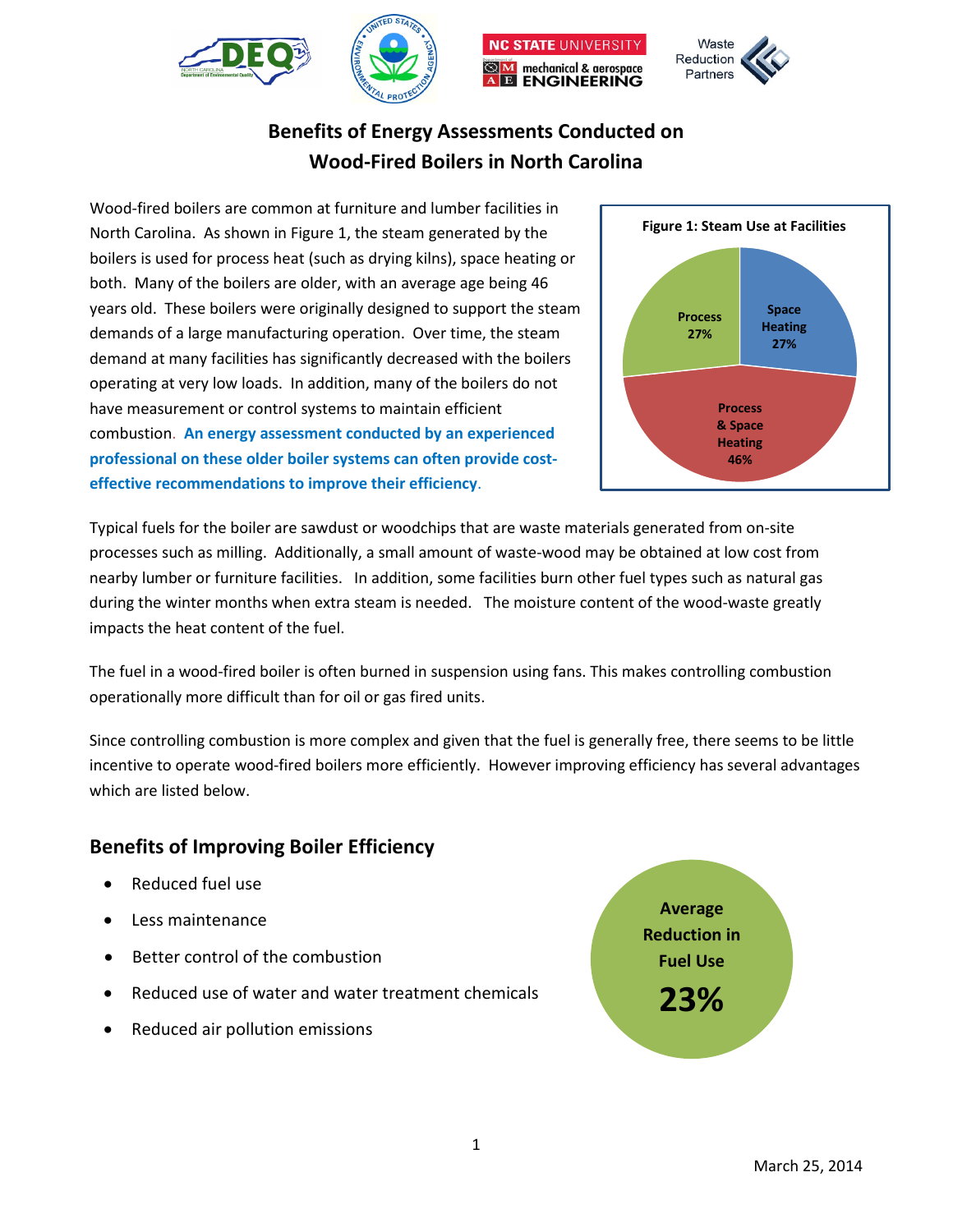## **Energy Savings**

Since 2011, our partners at North Carolina State University (NCSU) and Waste Reduction Partners (WRP) have conducted over 20 energy assessments on wood fired boiler systems. These assessments identified specific recommendations where facilities can reduce fuel use and costs associated with the boilers and steam systems. Implementing the energy assessment recommendations would reduce fuel use by 23 percent at a typical facility. In addition to energy efficiency, the assessors identified operational repairs that needed to be conducted on several of the boilers. Any energy savings that may result from performing the repairs could not be quantified by the assessors.

The figures and table below discuss the energy saving opportunities identified during the assessments.

### **Common Problems with Boiler Systems**

- High stack temperatures
- Non-operational fans
- Broken baffles inside the boiler
- Steam leaks and failed steam valves
- Operating boiler at low loads



# **Typical Recommendations to Improve Efficiency**

| Boiler tune up                                                 | Improve combustion efficiency by adjusting fuel to air ratio                                                        |  |  |  |  |
|----------------------------------------------------------------|---------------------------------------------------------------------------------------------------------------------|--|--|--|--|
| <b>Reduce stack losses and</b><br>improve heat recovery        | Clean heat transfer surfaces, repair baffles in boiler, and insulate<br>condensate tanks                            |  |  |  |  |
| Improve steam recovery                                         | Increase condensate return and repair steam traps                                                                   |  |  |  |  |
| Install gauges                                                 | Monitor temperature, pressure and make-up water flow                                                                |  |  |  |  |
| <b>Fuel switching</b>                                          | Switch to natural gas for smaller process operations which enables wood<br>boilers to be shut down in summer months |  |  |  |  |
| <b>Install Combined Heat and</b><br><b>Power (CHP) systems</b> | Use excess steam to produce electricity (See information below)                                                     |  |  |  |  |

## **Cost Savings**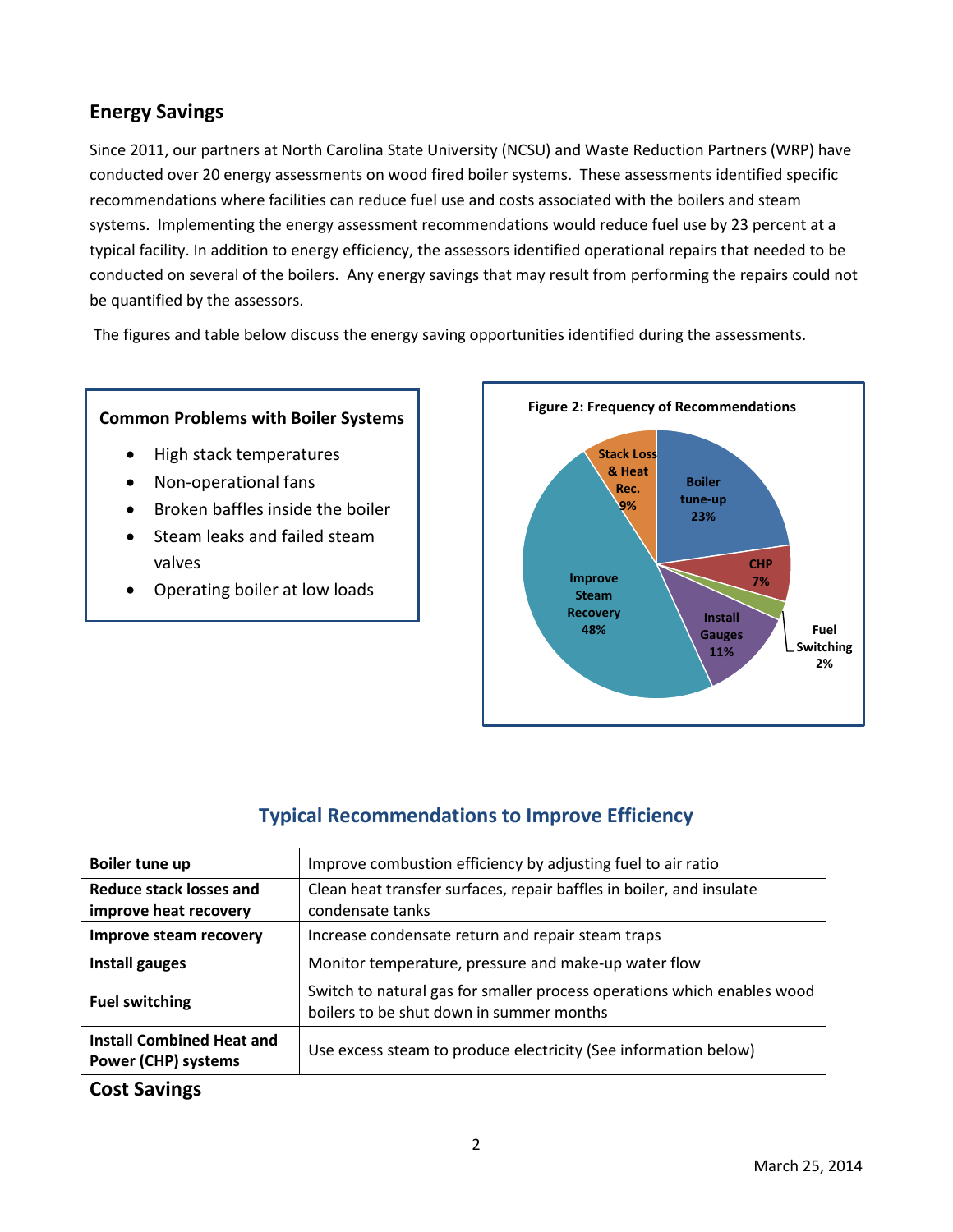A significant portion of the facilities obtain fuel for free. However, the assessments did identify a number of costs saving measures associated with the boilers. The average cost savings for implementing the recommendations identified at a facility during an assessment is \$10,000 per year. These savings include purchased fuel, maintenance, and water treatment costs.

Typical capital investments ranged from \$0 to \$15,000. Payback time for the capital investment varied significantly based on whether the facility obtained its fuel for free or purchased fuel. Inexpensive recommendations with immediate payback include regular steam trap maintenance, monitoring stack temperature, measuring feed water and changing bottom blowdown procedures.

The table below summarizes the average fuel savings, cost savings, and emissions reductions from the twenty assessments that were conducted by our partners.

|                                                                | <b>Energy</b><br><b>Savings</b><br>(MMBtu/yr) | Cost<br><b>Savings</b><br>(\$/yr) | <b>Initial</b><br>Capital<br>Cost(5) | <b>GHG</b><br>CO <sub>2</sub> e<br>(ton/yr) | SO <sub>2</sub><br>(lb/yr) | <b>NO<sub>x</sub></b><br>(lb/yr) | <b>HAP</b><br>(lb/yr) |
|----------------------------------------------------------------|-----------------------------------------------|-----------------------------------|--------------------------------------|---------------------------------------------|----------------------------|----------------------------------|-----------------------|
| <b>Boiler tune-up</b>                                          | 1,900                                         | \$6,800                           | \$10,000                             | 200                                         | 47                         | 700                              | 70                    |
| <b>Fuel Switching</b>                                          | 5,500                                         | \$0                               | $$100,000*$                          | 250                                         | 136                        | 2,300                            | 200                   |
| <b>Install Gauges</b>                                          | 200                                           | \$320                             | \$1,100                              | 20                                          | 13                         | 40                               | 6                     |
| <b>Improve Steam recovery</b>                                  | 1,100                                         | \$4,400                           | \$3,300                              | 120                                         | 197                        | 580                              | 50                    |
| <b>Reduce Stack Loss &amp;</b><br><b>Improve Heat Recovery</b> | 900                                           | \$210                             | \$14,500                             | 90                                          | 33                         | 430                              | 40                    |

#### **Projected Average Savings and Emission Reductions**

 **\***The high value is due to new equipment costs from switching to natural gas. This is not included in the capital investment range.

## **Air Pollution Reductions**

Implementing cost-effective energy efficiency measures at furniture and lumber facilities decreases emissions of air pollutants from the boilers by approximately by 23 percent. This reduction in air pollution can be beneficial in two ways. First, it decreases the emissions that are reported for regulatory compliance on the air quality permit. This decrease may change the type of permit required by the facility. Second, the decrease in air pollution can be included in any sustainability reports developed by the company.

**Average Air Pollution Reductions 23%**

**Average cost savings per year**

**\$10,000**